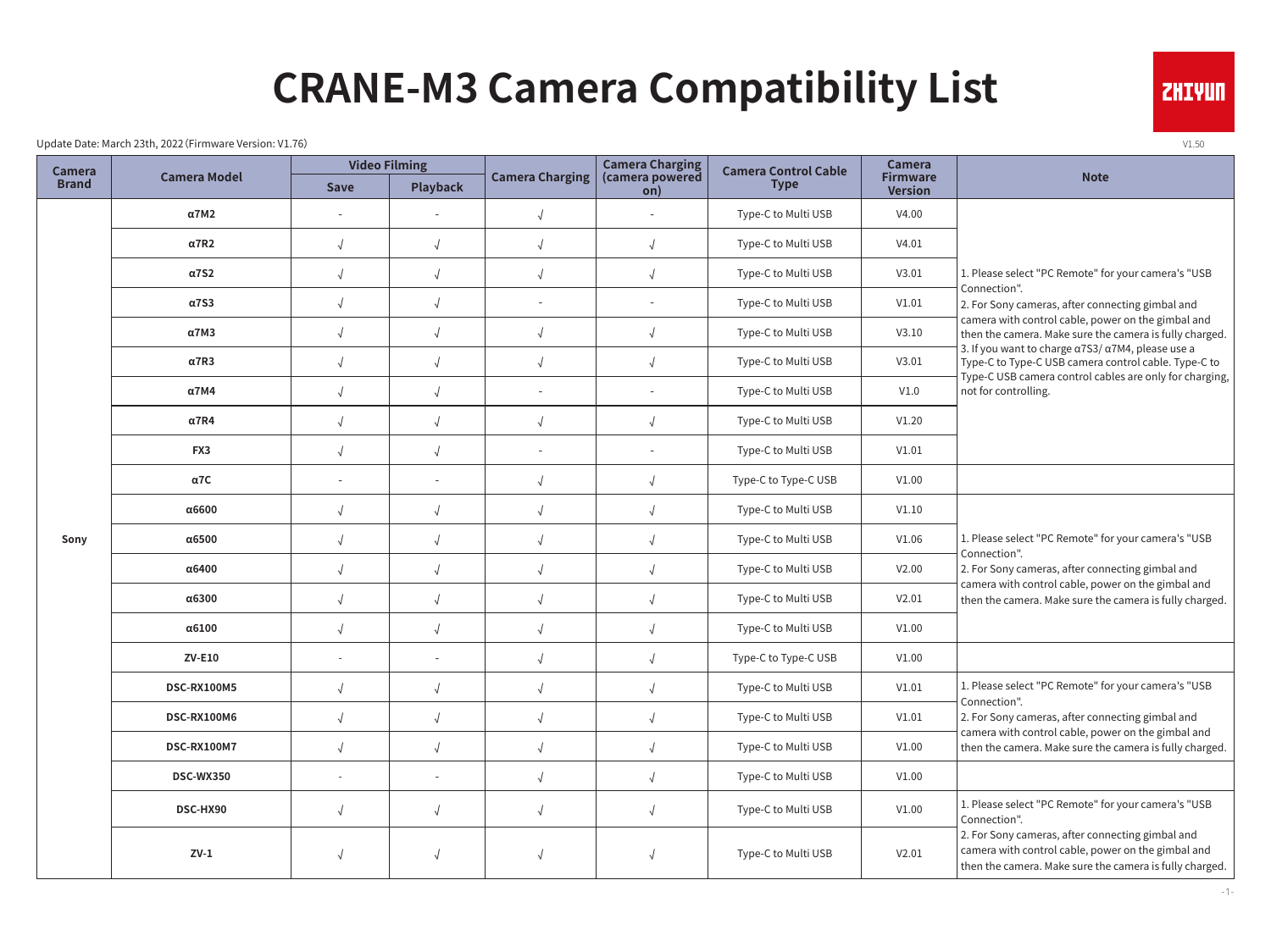| <b>Camera</b>   |                     | <b>Video Filming</b>     |                          |                        | <b>Camera Charging</b>   | <b>Camera Control Cable</b> | <b>Camera</b>                     |                                                                                                                 |
|-----------------|---------------------|--------------------------|--------------------------|------------------------|--------------------------|-----------------------------|-----------------------------------|-----------------------------------------------------------------------------------------------------------------|
| <b>Brand</b>    | <b>Camera Model</b> | <b>Save</b>              | <b>Playback</b>          | <b>Camera Charging</b> | (camera powered<br>on)   | <b>Type</b>                 | <b>Firmware</b><br><b>Version</b> | <b>Note</b>                                                                                                     |
|                 | $X-T20$             |                          |                          |                        |                          | Type-C to Micro USB         | V2.10                             |                                                                                                                 |
|                 | X-A7                | $\sim$                   | $\sim$                   |                        | $\overline{\phantom{a}}$ | Type-C to Type-C USB        | V1.32                             |                                                                                                                 |
|                 | $X-T2$              |                          | $\sim$                   |                        | $\sim$                   | Type-C to Micro USB         | V4.10                             | 1. When used with the FUJIFILM camera and connected                                                             |
| <b>FUJIFILM</b> | $X-T3$              | $\sim$                   | $\sim$                   | <sup>1</sup>           | $\sim$                   | Type-C to Type-C USB        | V4.11                             | to the computer, gimbal or other devices, set the USB<br>power supply setting to "ON" if you want to charge the |
|                 | $X-T4$              |                          | $\overline{\phantom{a}}$ |                        | $\overline{\phantom{a}}$ | Type-C to Type-C USB        | V1.01                             | camera.                                                                                                         |
|                 | $X-S10$             | $\sim$                   | $\sim$                   |                        | $\sim$                   | Type-C to Type-C USB        | V1.01                             |                                                                                                                 |
|                 | $X-T30$             | $\sim$                   | $\sim$                   |                        | $\sim$                   | Type-C to Type-C USB        | V1.30                             |                                                                                                                 |
|                 | <b>DC-G100</b>      |                          | $\sim$                   |                        | $\sim$                   | Type-C to Type-C USB        | V2.00                             |                                                                                                                 |
| Panasonic       | LX100M2             | $\sim$                   | $\sim$                   |                        | $\overline{\phantom{a}}$ | Type-C to Type-C USB        | V2.00                             |                                                                                                                 |
|                 | DMC-LX10            | $\overline{\phantom{a}}$ | $\sim$                   |                        | $\sim$                   | Type-C to Type-C USB        | V2.00                             |                                                                                                                 |
|                 | DMC-ZS110           | $\overline{a}$           | $\sim$                   | $\sqrt{ }$             | $\sim$                   | Type-C to Type-C USB        | V2.00                             |                                                                                                                 |
| <b>SIGMA</b>    | fp                  | $\sim$                   | $\sim$                   | <sup>1</sup>           | $\overline{\phantom{a}}$ | Type-C to Type-C USB        | V2.00                             |                                                                                                                 |
|                 | Z <sub>6</sub>      | $\overline{\phantom{a}}$ | $\sim$                   |                        | $\sim$                   | Type-C to Type-C USB        | V3.00                             |                                                                                                                 |
| Nikon           | Z6 II               | $\sim$                   | $\sim$                   |                        | $\sim$                   | Type-C to Type-C USB        | V1.00                             |                                                                                                                 |

Notes:

1. This table will be updated in line with firmware update and is subject to change without prior notice.

2. For Sony cameras, after connecting gimbal and camera with control cable, power on the gimbal and then the camera. Make sure the camera is fully charged.

 $|$  3. " $\sqrt$  " means the camera can achieve the function after connecting to the gimbal; " $\times$  " means the camera currently cannot achieve the function after connecting to the gimbal, but there' re possibilities that the

firmware upgrade or other ways. "-" means the function is not available after connecting to the gimbal due to the unopened camera protocol.

 $\vert$  4. Maximum power for charging is 5V@1A. The charging current varies due to different charging power for different cameras.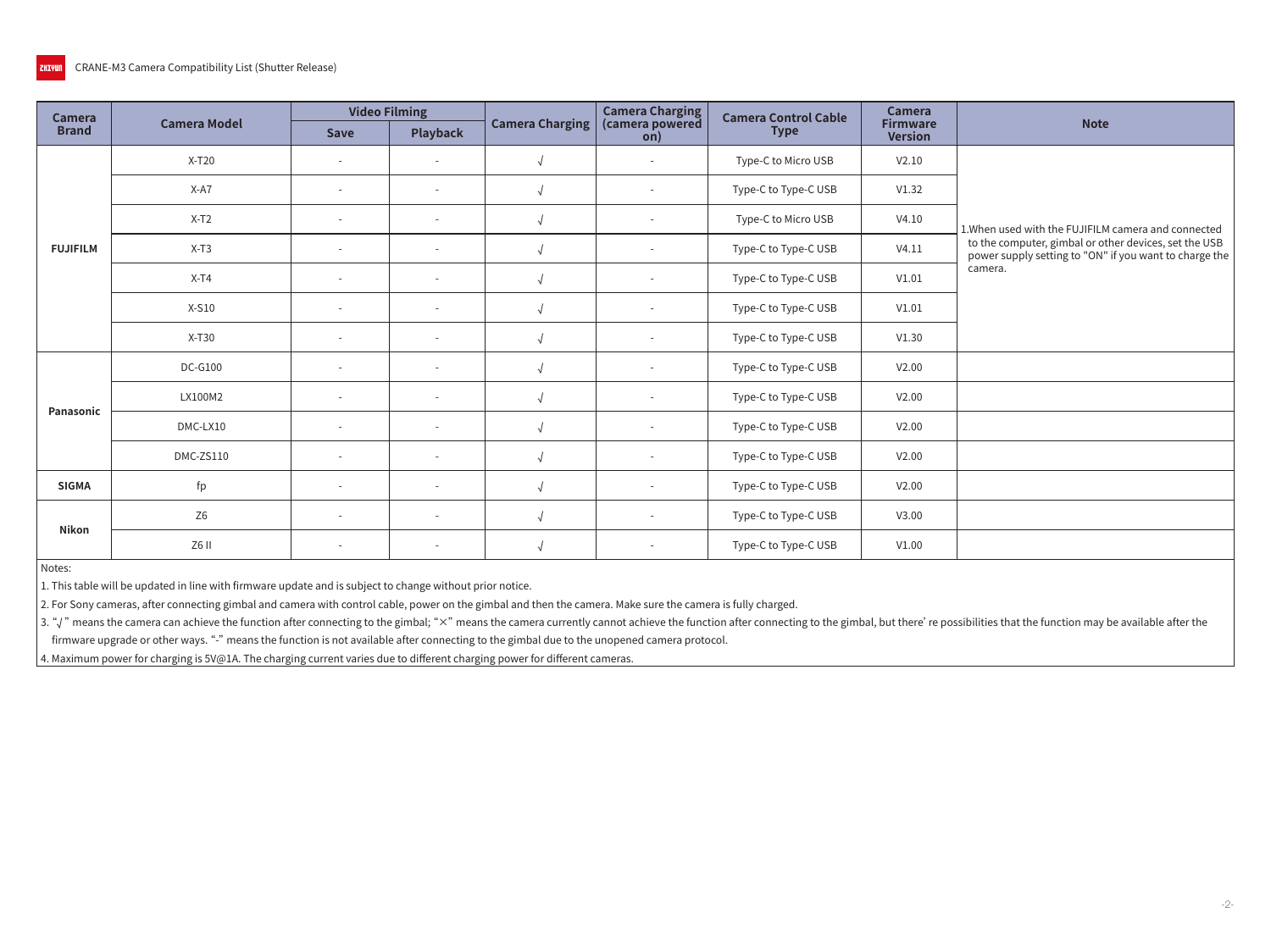Update Date: February 10th, 2022 (Gimbal firmware version: V1.76)

|                        |            | Photo    |            | <b>Video</b>      |                               | <b>Shutter Speed</b><br>Adjustment |                      |                      | Aperture<br>Adjustment |               | <b>ISO</b><br>Adjustment    |                      | <b>EV Adjustment</b>     | Zoom                  | <b>Halfway</b><br><b>Press</b>                         | <b>Electronic</b><br><b>Follow</b> | <b>HDMI</b>          | <b>Wireless</b>        | Camera                            |                                                                                                                                                                                                                                                                                                                                                                                                                                                                                                                                                                                                                                                                                                                                                                           |        |
|------------------------|------------|----------|------------|-------------------|-------------------------------|------------------------------------|----------------------|----------------------|------------------------|---------------|-----------------------------|----------------------|--------------------------|-----------------------|--------------------------------------------------------|------------------------------------|----------------------|------------------------|-----------------------------------|---------------------------------------------------------------------------------------------------------------------------------------------------------------------------------------------------------------------------------------------------------------------------------------------------------------------------------------------------------------------------------------------------------------------------------------------------------------------------------------------------------------------------------------------------------------------------------------------------------------------------------------------------------------------------------------------------------------------------------------------------------------------------|--------|
| Camera<br><b>Model</b> | Save       | Playback |            | Save   $Playback$ | <b>Live</b><br><b>Preview</b> | Photo<br><b>Mode</b>               | <b>Video</b><br>Mode | Photo<br><b>Mode</b> | <b>Video</b><br>Mode   | Photo<br>Mode | <b>Video</b><br><b>Mode</b> | Photo<br><b>Mode</b> | <b>Video</b><br>Mode     | (Digital/<br>Optical) | <b>Shutter</b><br><b>Button to</b><br><b>Autofocus</b> | <b>Focus</b><br>(Focus<br>Wheel)   | Cable<br><b>Type</b> | Control<br><b>Type</b> | <b>Firmware</b><br><b>Version</b> | <b>Notes</b>                                                                                                                                                                                                                                                                                                                                                                                                                                                                                                                                                                                                                                                                                                                                                              | Remark |
| Sony<br>α7S3           | $\sqrt{ }$ |          | $\sqrt{ }$ | $\sqrt{ }$        |                               | $\sqrt{ }$                         | $\sqrt{ }$           | $\sqrt{ }$           | $\sqrt{ }$             | $\sqrt{ }$    | $\sqrt{ }$                  | $\sim$               | $\overline{\phantom{a}}$ | $\sim$                | $\sim$                                                 | $\sqrt{ }$                         | $\sim$               | Type-C                 | V1.01                             | 1. Please select "PC<br>Remote" for your<br>camera's "USB<br>Connection". To<br>open a7s3 PC<br>remote control,<br>go to "Menu" and<br>do the following<br>selection:<br>"Network" -<br>"Transfer / Remote"<br>- "PC remote<br>control" - "Open")<br>2. For Sony cameras,<br>after connecting<br>gimbal and camera<br>with control cable,<br>power on the<br>gimbal and then<br>the camera. Make<br>sure the camera is<br>fully charged.<br>3. When shooting<br>Panorama or<br>Timelapse, it is<br>recommended to<br>turn off the Sony<br>camera's auto<br>review.<br>4. To trigger<br>electronic focus,<br>please set "Manual<br>Focus (MF)" under<br>"focus mode".<br>5. When using the<br><b>Bluetooth control</b><br>unit, make sure<br>"USB Power<br>Supply" is off. |        |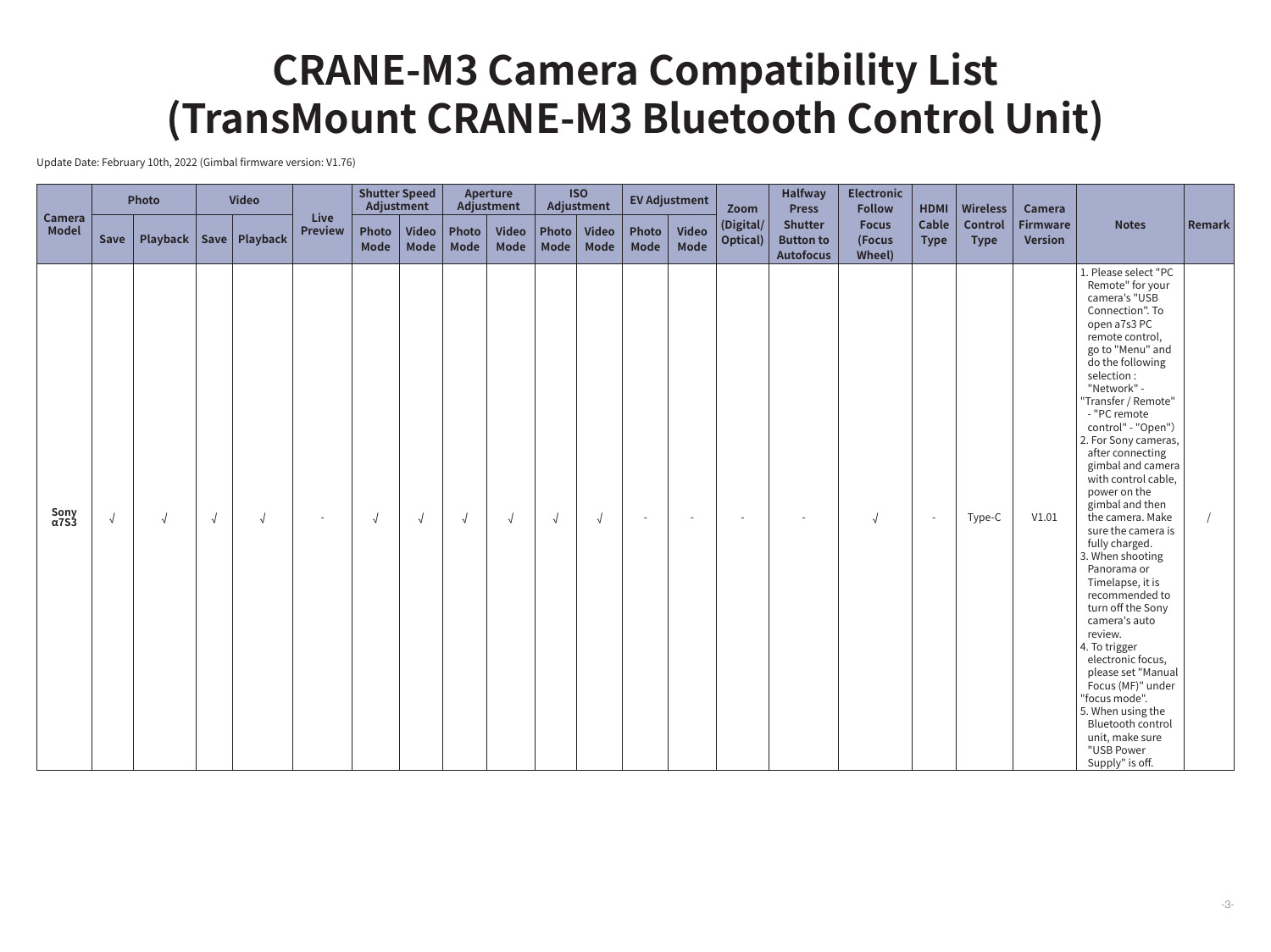|                        |             | <b>Photo</b> |            | <b>Video</b>               |                               | <b>Shutter Speed</b><br>Adjustment |                      |                          | <b>Aperture</b><br>Adjustment |                    | <b>ISO</b><br>Adjustment    |                          | <b>EV Adjustment</b>        | Zoom                          | <b>Halfway</b><br><b>Press</b>                         | <b>Electronic</b><br><b>Follow</b> | <b>HDMI</b>                 | <b>Wireless</b>               | <b>Camera</b>                     |                                                                                                                                        |        |
|------------------------|-------------|--------------|------------|----------------------------|-------------------------------|------------------------------------|----------------------|--------------------------|-------------------------------|--------------------|-----------------------------|--------------------------|-----------------------------|-------------------------------|--------------------------------------------------------|------------------------------------|-----------------------------|-------------------------------|-----------------------------------|----------------------------------------------------------------------------------------------------------------------------------------|--------|
| Camera<br><b>Model</b> | <b>Save</b> |              |            | Playback   Save   Playback | <b>Live</b><br><b>Preview</b> | Photo<br>Mode                      | <b>Video</b><br>Mode | Photo<br>Mode            | <b>Video</b><br>Mode          | Photo $ $<br>Model | <b>Video</b><br><b>Mode</b> | Photo<br><b>Mode</b>     | <b>Video</b><br><b>Mode</b> | (Digital/<br><b>Optical</b> ) | <b>Shutter</b><br><b>Button to</b><br><b>Autofocus</b> | <b>Focus</b><br>(Focus<br>Wheel)   | <b>Cable</b><br><b>Type</b> | <b>Control</b><br><b>Type</b> | <b>Firmware</b><br><b>Version</b> | <b>Notes</b>                                                                                                                           | Remark |
| Sony<br>$\alpha$ 7M3   | $\sqrt{ }$  |              | $\sqrt{2}$ |                            | $\overline{\phantom{a}}$      | $\sim$                             | $\sim$               | $\overline{\phantom{a}}$ | $\overline{\phantom{a}}$      | $\sim$             | $\sim$                      | $\overline{\phantom{a}}$ | $\overline{a}$              | $\sim$                        |                                                        |                                    | $\overline{\phantom{a}}$    | Multi USB                     | V3.10                             | 1. Please select "PC<br>Remote" for your<br>camera's "USB<br>Connection".<br>2. For Sony<br>cameras, after                             |        |
| Sony<br>$\alpha$ 7R3   | $\sqrt{ }$  |              | √          | $\sqrt{ }$                 | $\overline{\phantom{a}}$      | $\sim$                             | $\sim$               | $\overline{\phantom{a}}$ | <b>.</b>                      | $\sim$             | $\overline{\phantom{a}}$    | $\sim$                   | $\sim$                      | $\overline{\phantom{a}}$      |                                                        | $\overline{\phantom{a}}$           | $\overline{\phantom{a}}$    | Multi USB                     | V3.01                             | connecting<br>gimbal and<br>camera with<br>control cable,<br>power on the<br>gimbal and then<br>the camera. Make<br>sure the camera is |        |
| Sony<br>α7R4           | $\sqrt{ }$  |              |            |                            |                               | $\sqrt{ }$                         | $\sqrt{ }$           | $\sqrt{ }$               |                               | $\sqrt{ }$         |                             |                          | . .                         | $\sim$                        |                                                        | $\sqrt{ }$                         | $\overline{\phantom{a}}$    | Type-C                        | V1.20                             | fully charged.<br>3. When shooting<br>Panorama or<br>Timelapse, it is<br>recommended to<br>turn off the Sony                           |        |
| Sony FX3               | $\sqrt{ }$  |              | $\sqrt{ }$ |                            | $\overline{\phantom{a}}$      | $\sqrt{ }$                         | $\sqrt{ }$           | √                        |                               | √                  |                             | $\sim$                   | $\sim$                      | $\overline{\phantom{a}}$      |                                                        | N                                  | $\overline{\phantom{a}}$    | Type-C                        | V1.00                             | camera's auto<br>review.<br>4. When using the<br>Bluetooth control<br>unit, make sure<br>"USB Power<br>Supply" is off.                 |        |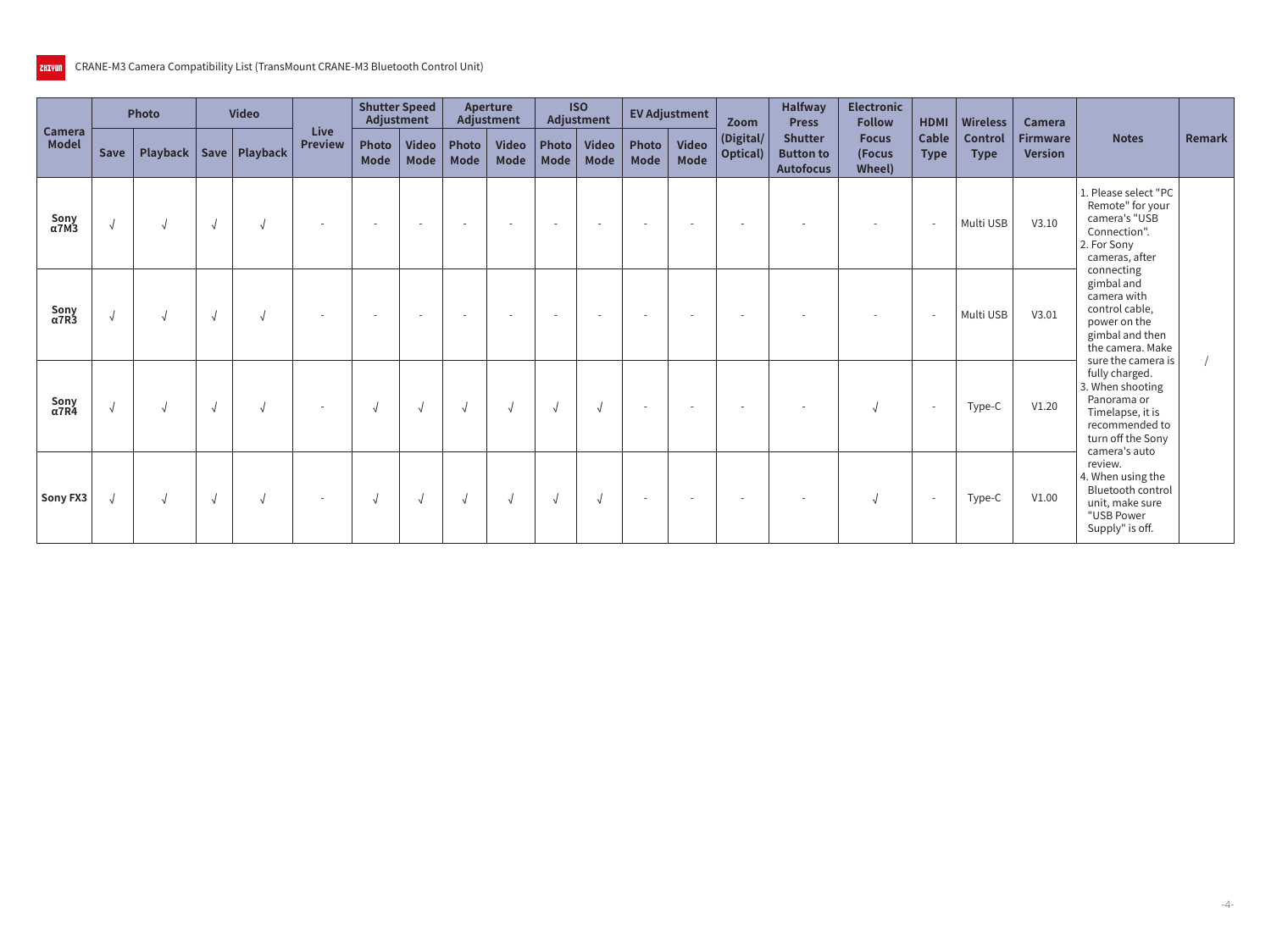|                        |            | Photo |            | <b>Video</b>               |                               | <b>Shutter Speed</b><br>Adjustment |               |               | Aperture<br>Adjustment      |             | <b>ISO</b><br>Adjustment   |               | <b>EV Adjustment</b> | Zoom                     | <b>Halfway</b><br><b>Press</b>                         | <b>Electronic</b><br><b>Follow</b> | <b>HDMI</b>              | <b>Wireless</b>               | Camera                            |                                                                                                                                                                                                                                                                                                                                                                                                                                                                                                                                                                                                     |        |
|------------------------|------------|-------|------------|----------------------------|-------------------------------|------------------------------------|---------------|---------------|-----------------------------|-------------|----------------------------|---------------|----------------------|--------------------------|--------------------------------------------------------|------------------------------------|--------------------------|-------------------------------|-----------------------------------|-----------------------------------------------------------------------------------------------------------------------------------------------------------------------------------------------------------------------------------------------------------------------------------------------------------------------------------------------------------------------------------------------------------------------------------------------------------------------------------------------------------------------------------------------------------------------------------------------------|--------|
| Camera<br><b>Model</b> | Save       |       |            | Playback   Save   Playback | <b>Live</b><br><b>Preview</b> | Photo<br><b>Mode</b>               | Video<br>Mode | Photo<br>Mode | <b>Video</b><br><b>Mode</b> | <b>Mode</b> | Photo Video<br><b>Mode</b> | Photo<br>Mode | Video<br>Mode        | (Digital/<br>Optical)    | <b>Shutter</b><br><b>Button to</b><br><b>Autofocus</b> | <b>Focus</b><br>(Focus<br>Wheel)   | Cable<br><b>Type</b>     | <b>Control</b><br><b>Type</b> | <b>Firmware</b><br><b>Version</b> | <b>Notes</b>                                                                                                                                                                                                                                                                                                                                                                                                                                                                                                                                                                                        | Remark |
| Sony<br>α7C            | $\sqrt{ }$ |       | $\sqrt{ }$ |                            |                               |                                    | $\sqrt{ }$    | $\sqrt{ }$    | $\sqrt{2}$                  | $\sqrt{ }$  |                            | $\sim$        | $\overline{a}$       | $\overline{\phantom{a}}$ | $\sim$                                                 | $\sqrt{2}$                         | $\overline{\phantom{a}}$ | Type-C                        | V1.00                             | 1. Please select "PC<br>Remote" for your<br>camera's "USB<br>Connection".<br>2. For Sony<br>cameras, after<br>connecting<br>gimbal and<br>camera with<br>control cable,<br>power on the<br>gimbal and then<br>the camera. Make<br>sure the camera is<br>fully charged.<br>3. When shooting<br>Panorama or<br>Timelapse, it is<br>recommended to<br>turn off the Sony<br>camera's auto<br>review.<br>4. To trigger<br>electronic<br>focus, please set<br>"Manual Focus<br>(MF)" under<br>"focus mode".<br>5. When using the<br>Bluetooth control<br>unit, make sure<br>"USB Power<br>Supply" is off. |        |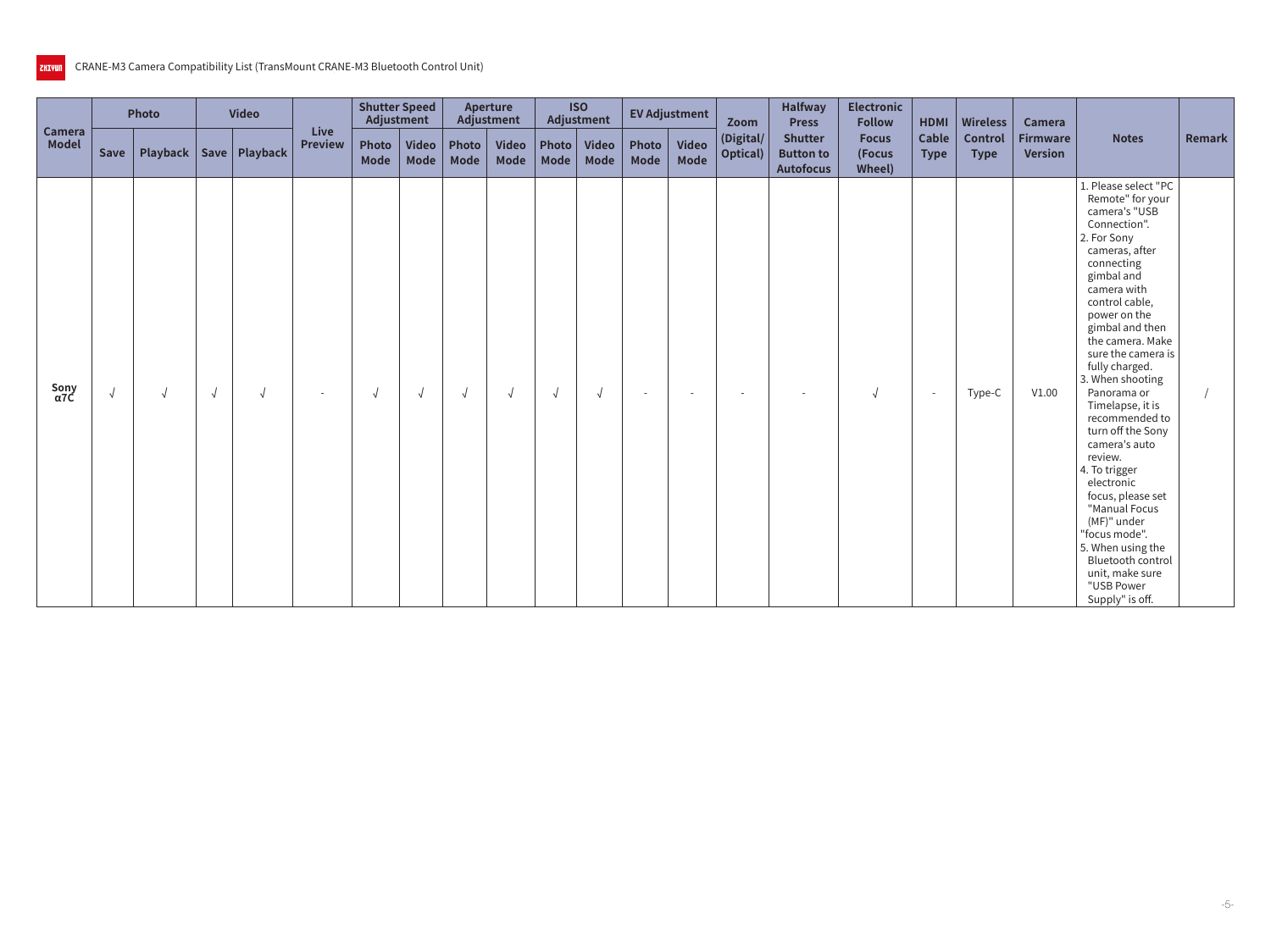|                                |             | <b>Photo</b> | <b>Video</b>    |                          | <b>Shutter Speed</b><br>Adjustment |                             |                          | <b>Aperture</b><br><b>Adjustment</b> |                          | <b>ISO</b><br>Adjustment    |                          | <b>EV Adjustment</b>        | Zoom                  | <b>Halfway</b><br><b>Press</b>                         | <b>Electronic</b><br><b>Follow</b>       | <b>HDMI</b>          | <b>Wireless</b>               | <b>Camera</b>                     |                                                                                            |        |
|--------------------------------|-------------|--------------|-----------------|--------------------------|------------------------------------|-----------------------------|--------------------------|--------------------------------------|--------------------------|-----------------------------|--------------------------|-----------------------------|-----------------------|--------------------------------------------------------|------------------------------------------|----------------------|-------------------------------|-----------------------------------|--------------------------------------------------------------------------------------------|--------|
| <b>Camera</b><br><b>Model</b>  | <b>Save</b> | Playback     | Save   Playback | Live<br><b>Preview</b>   | <b>Photo</b><br><b>Mode</b>        | <b>Video</b><br><b>Mode</b> | Photo<br><b>Mode</b>     | <b>Video</b><br><b>Mode</b>          | Photo $ $<br><b>Mode</b> | <b>Video</b><br><b>Mode</b> | Photo<br><b>Mode</b>     | <b>Video</b><br><b>Mode</b> | (Digital/<br>Optical) | <b>Shutter</b><br><b>Button to</b><br><b>Autofocus</b> | <b>Focus</b><br>(Focus<br><b>Wheel</b> ) | Cable<br><b>Type</b> | <b>Control</b><br><b>Type</b> | <b>Firmware</b><br><b>Version</b> | <b>Notes</b>                                                                               | Remark |
| Sony<br>α6600                  | $\sqrt{ }$  |              |                 |                          | $\overline{\phantom{a}}$           | $\overline{\phantom{a}}$    | $\overline{\phantom{a}}$ |                                      | $\sim$                   |                             | ٠                        |                             |                       |                                                        |                                          |                      | Multi USB                     | V1.10                             | 1. Please select "PC<br>Remote" for your<br>camera's "USB                                  |        |
| Sony<br>α6400                  | $\sqrt{ }$  |              |                 | $\overline{\phantom{a}}$ | $\overline{\phantom{a}}$           | $\sim$                      | $\overline{\phantom{a}}$ |                                      | $\sim$                   | $\sim$                      | $\overline{\phantom{a}}$ | $\overline{\phantom{a}}$    | $\sim$                |                                                        | $\overline{\phantom{a}}$                 |                      | Multi USB                     | V2.00                             | Connection".<br>2. For Sony<br>cameras, after<br>connecting                                |        |
| Sony<br>$\alpha$ 6100          | $\sqrt{ }$  |              |                 |                          |                                    |                             |                          |                                      |                          |                             | $\overline{\phantom{a}}$ |                             |                       |                                                        |                                          |                      | Multi USB                     | V1.00                             | gimbal and<br>camera with<br>control cable,<br>power on the                                |        |
| Sony ZV-<br>E10                | $\sqrt{ }$  |              |                 |                          |                                    |                             | $\sqrt{ }$               |                                      |                          |                             | ٠                        |                             |                       |                                                        | $\sqrt{ }$                               |                      | Type-C<br><b>USB</b>          | V1.00                             | gimbal and then<br>the camera. Make<br>sure the camera is<br>fully charged.                |        |
| Sony<br>DSC-<br><b>RX100M5</b> | $\sqrt{ }$  |              |                 | $\overline{\phantom{a}}$ |                                    |                             |                          |                                      |                          |                             | $\overline{\phantom{a}}$ | $\overline{\phantom{a}}$    | $\sim$                |                                                        | N                                        |                      | Multi USB                     | V1.01                             | 3. When shooting<br>Panorama or<br>Timelapse, it is<br>recommended to<br>turn off the Sony |        |
| Sony<br>DSC-<br><b>RX100M6</b> | $\sqrt{ }$  |              |                 | $\sim$                   |                                    |                             |                          |                                      |                          |                             | $\overline{\phantom{a}}$ | $\overline{\phantom{a}}$    | $\sim$                |                                                        | $\sqrt{ }$                               |                      | Multi USB                     | V1.01                             | camera's auto<br>review.<br>4. When using the<br><b>Bluetooth control</b>                  |        |
| Sony<br>DSC-<br><b>RX100M7</b> | $\sqrt{ }$  |              |                 | $\overline{a}$           |                                    | $\sqrt{ }$                  |                          |                                      |                          |                             | $\overline{\phantom{a}}$ |                             |                       |                                                        | √                                        |                      | Multi USB                     | V1.00                             | unit, make sure<br>"USB Power<br>Supply" is off.                                           |        |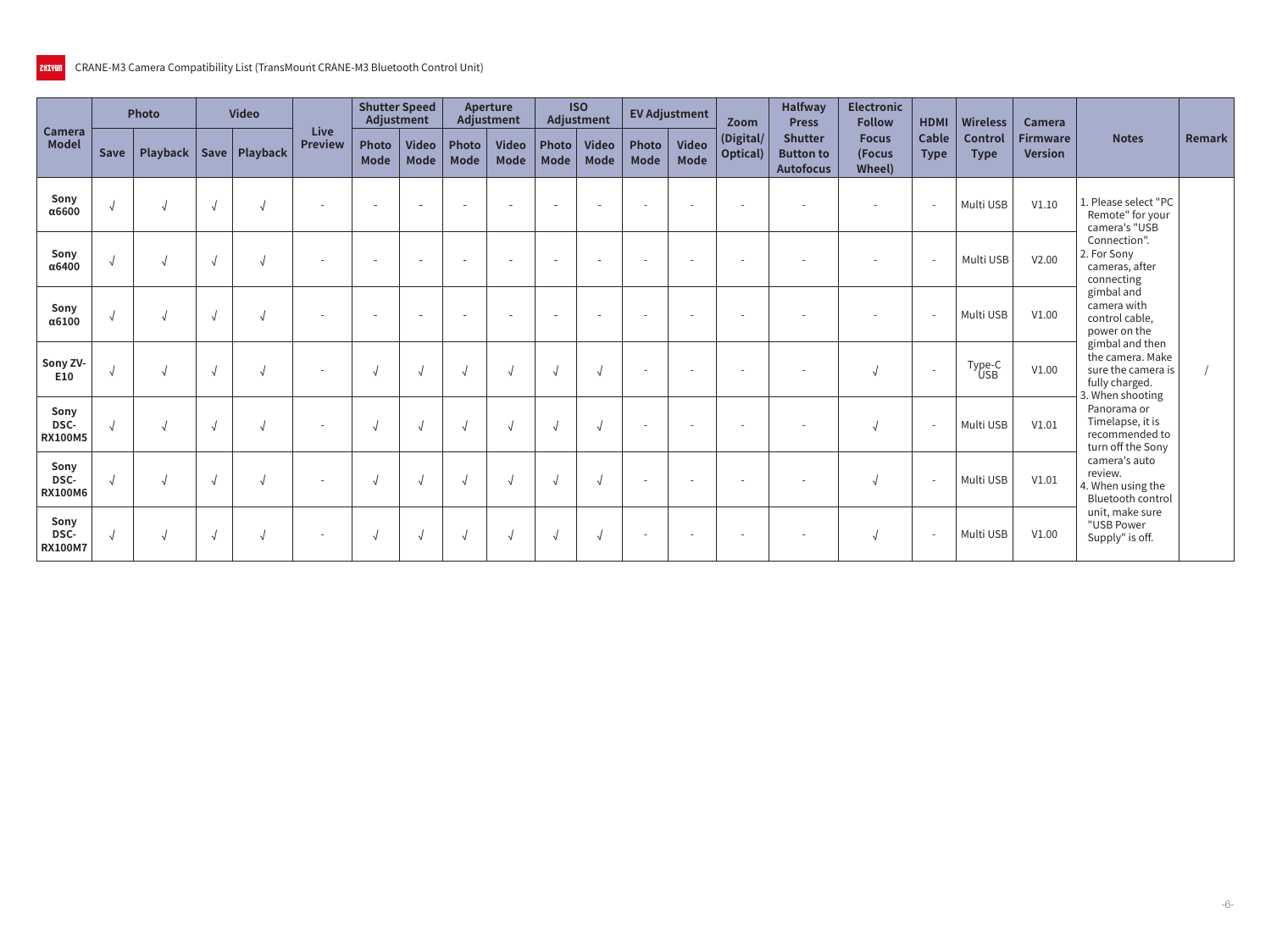|                        |            | <b>Photo</b> |            | <b>Video</b>               |                               | <b>Shutter Speed</b><br>Adjustment |                      |                          | Aperture<br>Adjustment   |        | <b>ISO</b><br>Adjustment |                          | <b>EV Adjustment</b>     | Zoom                          | <b>Halfway</b><br><b>Press</b>                         | <b>Electronic</b><br><b>Follow</b> | HDMI                 | <b>Wireless</b>        | <b>Camera</b>                     |                                                                                                                                                                                                                                                                                                                                                                                                                                                                                                       |        |
|------------------------|------------|--------------|------------|----------------------------|-------------------------------|------------------------------------|----------------------|--------------------------|--------------------------|--------|--------------------------|--------------------------|--------------------------|-------------------------------|--------------------------------------------------------|------------------------------------|----------------------|------------------------|-----------------------------------|-------------------------------------------------------------------------------------------------------------------------------------------------------------------------------------------------------------------------------------------------------------------------------------------------------------------------------------------------------------------------------------------------------------------------------------------------------------------------------------------------------|--------|
| Camera<br><b>Model</b> | Save       |              |            | Playback   Save   Playback | <b>Live</b><br><b>Preview</b> | Photo<br><b>Mode</b>               | <b>Video</b><br>Mode | Photo<br>Mode            | Video<br>Mode            | Mode   | Photo   Video<br>Mode    | Photo<br>Mode            | <b>Video</b><br>Mode     | (Digital/<br><b>Optical</b> ) | <b>Shutter</b><br><b>Button to</b><br><b>Autofocus</b> | <b>Focus</b><br>(Focus<br>Wheel)   | Cable<br><b>Type</b> | Control<br><b>Type</b> | <b>Firmware</b><br><b>Version</b> | <b>Notes</b>                                                                                                                                                                                                                                                                                                                                                                                                                                                                                          | Remark |
| Sony<br>$ZV-1$         | $\sqrt{2}$ |              | $\sqrt{ }$ |                            | $\overline{\phantom{0}}$      | $\overline{\phantom{0}}$           | $\sim$               | $\overline{\phantom{a}}$ | $\overline{\phantom{a}}$ | $\sim$ | <b>.</b>                 | $\overline{\phantom{a}}$ | $\overline{\phantom{a}}$ | $\overline{\phantom{a}}$      |                                                        |                                    |                      | Multi USB              | V2.01                             | 1. Please select "PC<br>Remote" for your<br>camera's "USB<br>Connection".<br>2. For Sony<br>cameras, after<br>connecting<br>gimbal and<br>camera with<br>control cable,<br>power on the<br>gimbal and then<br>the camera. Make<br>sure the camera is<br>fully charged.<br>3. When shooting<br>Panorama or<br>Timelapse, it is<br>recommended to<br>turn off the Sony<br>camera's auto<br>review.<br>4. When using the<br><b>Bluetooth control</b><br>unit, make sure<br>"USB Power<br>Supply" is off. |        |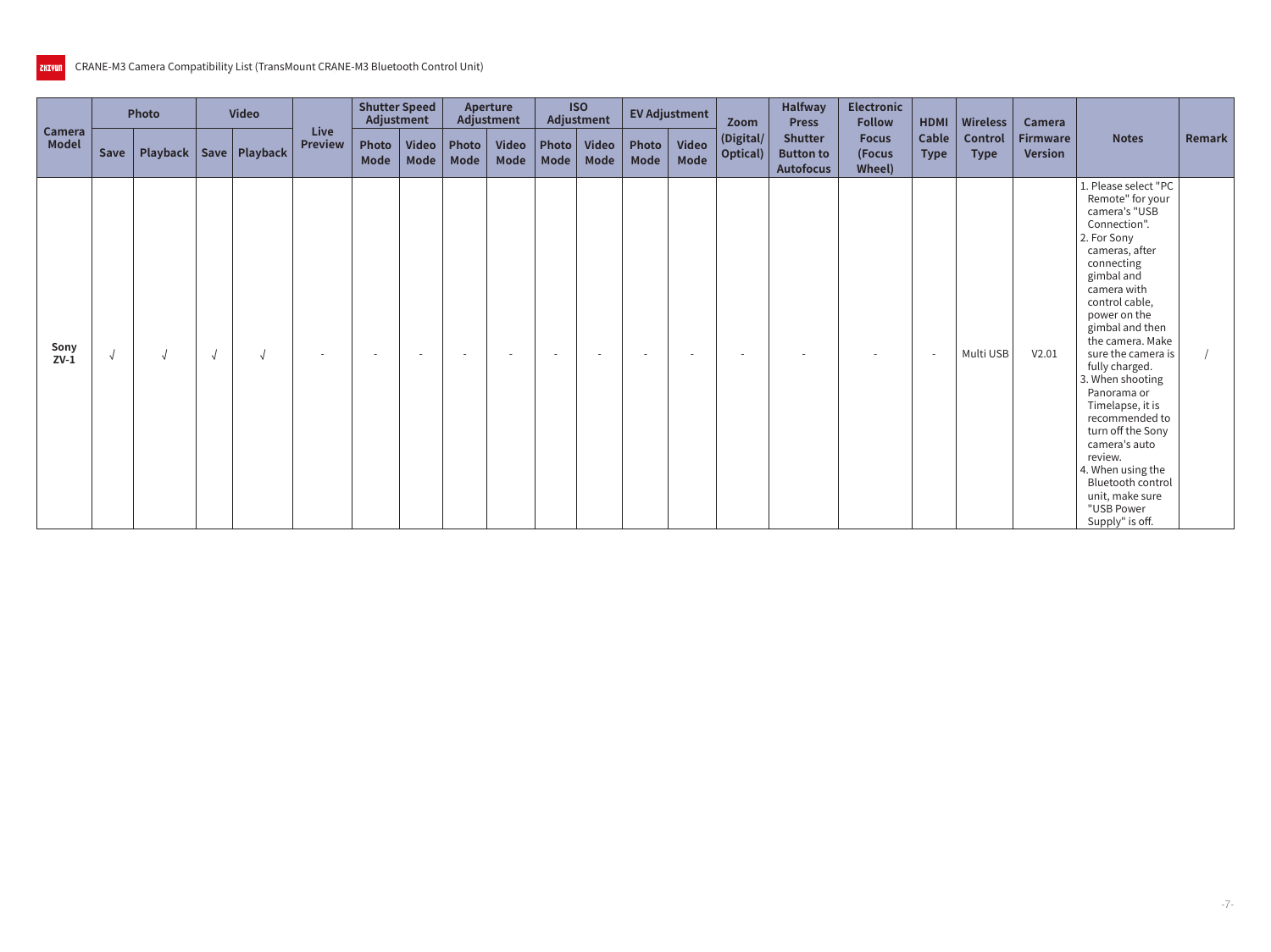|                           |            | Photo      |            | <b>Video</b>    |                               | <b>Shutter Speed</b><br>Adjustment |                             |                          | <b>Aperture</b><br>Adjustment |               | <b>ISO</b><br>Adjustment |                          | <b>EV Adjustment</b>     | Zoom                     | <b>Halfway</b><br><b>Press</b>                         | <b>Electronic</b><br><b>Follow</b> | <b>HDMI</b>                 | <b>Wireless</b>               | Camera                            |                                                                                                                                                                                                                                                   |               |
|---------------------------|------------|------------|------------|-----------------|-------------------------------|------------------------------------|-----------------------------|--------------------------|-------------------------------|---------------|--------------------------|--------------------------|--------------------------|--------------------------|--------------------------------------------------------|------------------------------------|-----------------------------|-------------------------------|-----------------------------------|---------------------------------------------------------------------------------------------------------------------------------------------------------------------------------------------------------------------------------------------------|---------------|
| Camera<br><b>Model</b>    | Save       | Playback   |            | Save   Playback | <b>Live</b><br><b>Preview</b> | Photo<br><b>Mode</b>               | <b>Video</b><br><b>Mode</b> | Photo<br><b>Mode</b>     | <b>Video</b><br><b>Mode</b>   | Photo<br>Mode | <b>Video</b><br>Mode     | Photo<br><b>Mode</b>     | <b>Video</b><br>Mode     | (Digital/<br>Optical)    | <b>Shutter</b><br><b>Button to</b><br><b>Autofocus</b> | <b>Focus</b><br>(Focus<br>Wheel)   | <b>Cable</b><br><b>Type</b> | <b>Control</b><br><b>Type</b> | <b>Firmware</b><br><b>Version</b> | <b>Notes</b>                                                                                                                                                                                                                                      | <b>Remark</b> |
| <b>FUJIFILM</b><br>$X-A7$ |            |            |            |                 |                               |                                    |                             |                          |                               |               |                          | $\overline{\phantom{a}}$ |                          |                          |                                                        |                                    | $\sim$                      | Type-C<br>USB                 | V1.32                             | 1. Please set the<br>"connection<br>mode" into "USB<br>TETHER shooting<br>auto" for camera<br>connection<br>settings.<br>2. In Photo mode of                                                                                                      |               |
| <b>FUJIFILM</b><br>$X-T3$ | $\sqrt{ }$ | $\sqrt{2}$ | $\sqrt{2}$ | $\sqrt{2}$      | $\sim$                        | $\sim$                             | $\overline{\phantom{a}}$    | $\overline{\phantom{a}}$ | $\overline{\phantom{a}}$      | $\sim$        |                          | $\overline{\phantom{a}}$ | $\sim$                   | $\overline{\phantom{a}}$ |                                                        | $\overline{\phantom{a}}$           | $\sim$                      | Type-C<br>USB                 | V4.11                             | Fujifilm, camera<br>parameter control<br>from camera is<br>disabled and<br>you can only<br>adjust camera<br>parameters via<br>gimbal. Press<br>LV button of                                                                                       |               |
| <b>FUJIFILM</b><br>$X-T4$ | $\sqrt{ }$ | $\sqrt{2}$ | $\sqrt{ }$ | $\sqrt{ }$      | $\sim$                        | $\sqrt{ }$                         | $\sqrt{ }$                  | $\overline{\phantom{a}}$ | $\overline{\phantom{a}}$      | $\sim$        |                          | $\sim$                   |                          |                          |                                                        |                                    | $\sim$                      | Type-C<br>USB                 | V1.01                             | gimbal to resume<br>parameter control<br>of your camera<br>and press LV<br>button again to<br>return to gimbal<br>control; Fujifilm<br>doesn't support<br>saving photos in<br>RAW format.                                                         |               |
| Panasonic<br>DMC-GH5      | $\sqrt{2}$ | $\sqrt{2}$ | $\sqrt{2}$ | $\sqrt{2}$      | $\sim$                        | $\sqrt{ }$                         | $\sqrt{ }$                  | $\sqrt{ }$               | $\sqrt{ }$                    | $\sqrt{ }$    | $\sqrt{2}$               | $\sim$                   | $\overline{\phantom{a}}$ | $\overline{\phantom{a}}$ |                                                        | $\sqrt{ }$                         | $\overline{a}$              | Type-C<br>USB                 | V2.6                              | 1. Please select "PC<br>(Tether)" for your<br>camera's "USB<br>Connection".<br>2. When using<br>electronic<br>focusing, the<br>camera lens<br>should be in "MF"<br>mode.<br>3. Before<br>connecting with<br>a control cable,<br>please first turn |               |
| Panasonic<br>DMC-<br>GH5S | $\sqrt{ }$ | $\sqrt{ }$ | $\sqrt{ }$ | $\sqrt{2}$      | $\sim$                        | $\sqrt{ }$                         | $\sqrt{ }$                  | $\sqrt{ }$               | $\sqrt{ }$                    | $\sqrt{ }$    | $\sqrt{ }$               | $\sim$                   | $\sim$                   | $\sim$                   |                                                        | $\sqrt{ }$                         | $\sim$                      | Type-C<br>USB                 | V1.3                              | off the USB Power<br>Supply in camera<br>settings.<br>4. When shooting<br>Panorama or<br>Timelapse, it is<br>recommended<br>to turn off<br>auto review<br>and duration<br>time(photo) in<br>the Panasonic<br>camera.                              |               |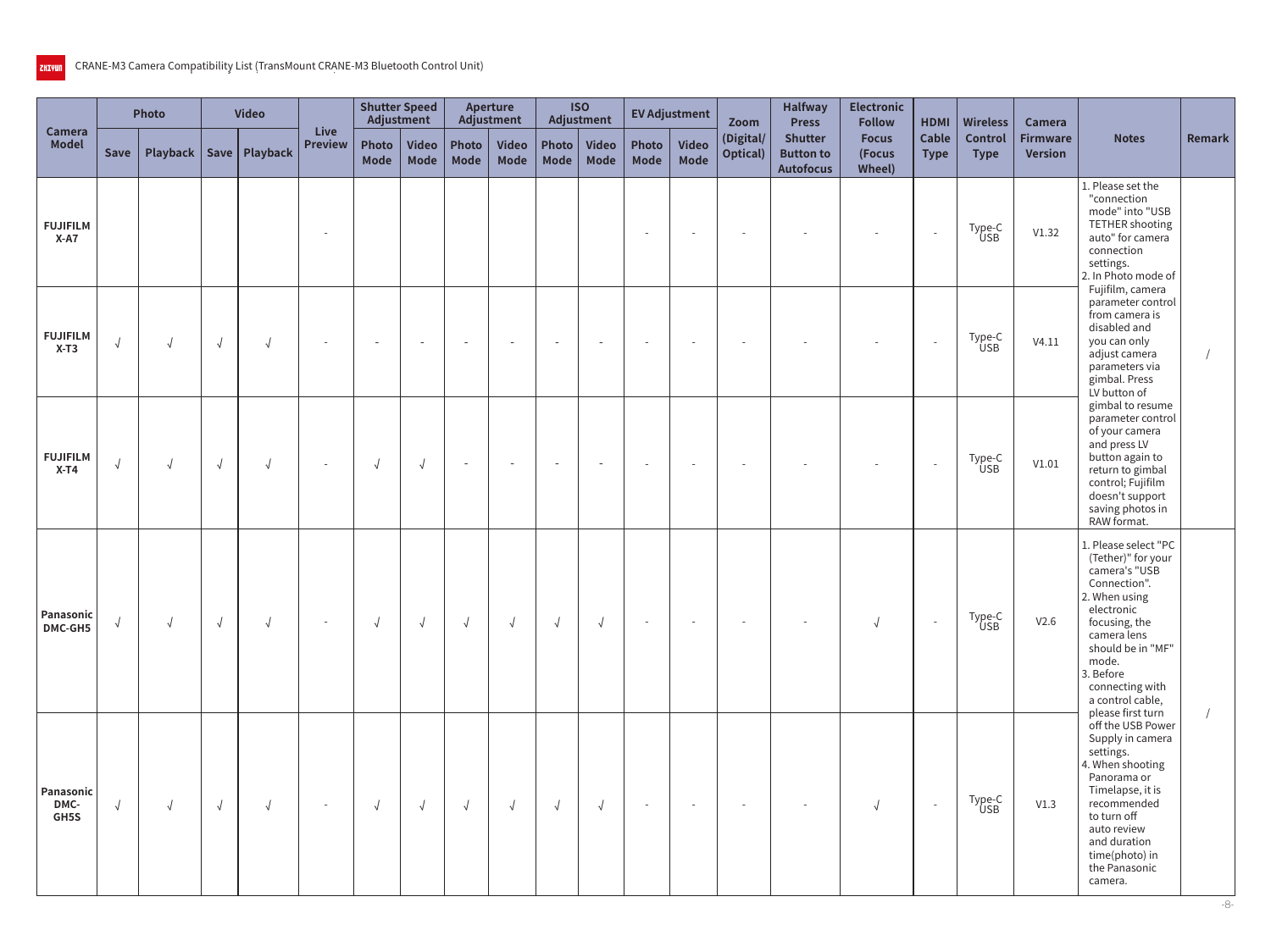|                                               |            | Photo                      |            | <b>Video</b> |                          | Adjustment           | <b>Shutter Speed</b> |                             | <b>Aperture</b><br>Adjustment |                      | <b>ISO</b><br>Adjustment    |                             | <b>EV Adjustment</b>     | Zoom                          | <b>Halfway</b><br><b>Press</b>                         | <b>Electronic</b><br><b>Follow</b>      | <b>HDMI</b>              | <b>Wireless</b>               | Camera                            |                                                                                                                                                                                      |                                                                                   |
|-----------------------------------------------|------------|----------------------------|------------|--------------|--------------------------|----------------------|----------------------|-----------------------------|-------------------------------|----------------------|-----------------------------|-----------------------------|--------------------------|-------------------------------|--------------------------------------------------------|-----------------------------------------|--------------------------|-------------------------------|-----------------------------------|--------------------------------------------------------------------------------------------------------------------------------------------------------------------------------------|-----------------------------------------------------------------------------------|
| <b>Camera</b><br><b>Model</b>                 | Save       | Playback   Save   Playback |            |              | Live<br><b>Preview</b>   | Photo<br><b>Mode</b> | <b>Video</b><br>Mode | <b>Photo</b><br><b>Mode</b> | <b>Video</b><br><b>Mode</b>   | Photo<br><b>Mode</b> | <b>Video</b><br><b>Mode</b> | <b>Photo</b><br><b>Mode</b> | <b>Video</b><br>Mode     | (Digital/<br><b>Optical</b> ) | <b>Shutter</b><br><b>Button to</b><br><b>Autofocus</b> | <b>Focus</b><br>(Focus<br><b>Wheel)</b> | Cable<br><b>Type</b>     | <b>Control</b><br><b>Type</b> | <b>Firmware</b><br><b>Version</b> | <b>Notes</b>                                                                                                                                                                         | Remark                                                                            |
| <b>Canon EOS</b><br>R                         |            | $\sqrt{ }$                 | $\sqrt{ }$ |              | $\overline{\phantom{a}}$ |                      | $\sqrt{2}$           | $\sqrt{ }$                  | $\sqrt{ }$                    |                      |                             | $\overline{\phantom{a}}$    | $\sim$                   |                               | $\overline{\phantom{a}}$                               | $\sqrt{2}$                              | $\sim$                   | Type-C<br><b>USB</b>          | V1.3.0                            | 1. Please apply<br>electronic<br>follow focus<br>function in AF                                                                                                                      |                                                                                   |
| <b>Canon EOS</b><br><b>RP</b>                 |            | $\sqrt{ }$                 | $\sqrt{ }$ |              | $\sim$                   |                      | $\sqrt{ }$           | $\sqrt{ }$                  | $\sqrt{2}$                    |                      |                             |                             | $\overline{\phantom{a}}$ |                               | $\overline{\phantom{a}}$                               | $\sqrt{ }$                              |                          | Type-C<br><b>USB</b>          | V1.3.0                            | mode of the<br>lens<br>2. If using<br>electronic                                                                                                                                     |                                                                                   |
| <b>Canon EOS</b><br>R <sub>5</sub>            | $\sqrt{2}$ | $\sqrt{ }$                 | $\sqrt{ }$ |              | $\overline{\phantom{a}}$ | $\sqrt{ }$           | $\sqrt{2}$           | $\sqrt{ }$                  | $\sqrt{ }$                    | $\sqrt{ }$           | $\sqrt{ }$                  |                             |                          |                               | $\overline{\phantom{a}}$                               | $\sqrt{ }$                              |                          | Type-C<br><b>USB</b>          | V1.10                             | focusing when<br>recording a<br>video, please<br>"Disable" the<br>" Movie Servo                                                                                                      |                                                                                   |
| <b>Canon EOS</b><br>R <sub>6</sub>            | $\sqrt{ }$ | $\sqrt{ }$                 | $\sqrt{ }$ |              | $\overline{\phantom{a}}$ | $\sqrt{ }$           | $\sqrt{ }$           | $\sqrt{ }$                  | $\sqrt{ }$                    | $\sqrt{ }$           | $\sqrt{ }$                  |                             | $\overline{a}$           |                               |                                                        | $\sqrt{ }$                              | $\overline{\phantom{a}}$ | Type-C<br><b>USB</b>          | V1.3.1                            | AF ".<br>3. When shooting<br>Panorama or<br>Timelapse, it is                                                                                                                         |                                                                                   |
| <b>Canon EOS</b><br><b>M50</b>                | $\sqrt{2}$ | $\sqrt{ }$                 | $\sqrt{ }$ |              | $\overline{\phantom{a}}$ |                      | $\sqrt{ }$           | $\sqrt{ }$                  | $\sqrt{ }$                    |                      |                             |                             | $\overline{\phantom{a}}$ |                               |                                                        | $\sqrt{ }$                              |                          | Micro USB                     | 1.1.0                             | recommended<br>to turn<br>off image<br>confirmation<br>in the Canon<br>camera.<br>4. For Canon                                                                                       | Slight<br>interference<br>between<br>port<br>cap and<br>Bluetooth<br>control unit |
| <b>Canon M50</b><br>Mark II                   | $\sqrt{ }$ | $\sqrt{ }$                 | $\sqrt{ }$ |              | $\sim$                   |                      | $\sqrt{ }$           | $\sqrt{ }$                  | $\sqrt{ }$                    |                      |                             | $\sim$                      | $\overline{\phantom{a}}$ | $\overline{a}$                | $\overline{\phantom{a}}$                               | $\sqrt{ }$                              | $\sim$                   | Micro USB                     | 1.1.0                             | mirrorless<br>cameras, switch<br>the shooting<br>mode to photo<br>mode before<br>taking photos.<br>When shooting                                                                     | Slight<br>interference<br>between<br>port<br>cap and<br>Bluetooth<br>control unit |
| <b>Canon EOS</b><br>M <sub>6</sub>            | $\sqrt{ }$ | $\sqrt{ }$                 | $\sqrt{ }$ |              | $\overline{\phantom{a}}$ |                      | $\sqrt{ }$           | $\sqrt{2}$                  | $\sqrt{ }$                    |                      |                             |                             | $\overline{\phantom{a}}$ |                               | $\sim$                                                 | $\sqrt{ }$                              |                          | Micro USB                     | V1.1.1                            | a video is<br>needed, switch<br>the shooting<br>mode to movie<br>mode. Please                                                                                                        |                                                                                   |
| <b>Canon EOS</b><br>M6 Mark II                |            | $\sqrt{ }$                 |            |              | $\overline{\phantom{a}}$ |                      |                      | $\sqrt{}$                   | $\sqrt{2}$                    |                      |                             | $\sim$                      | $\overline{\phantom{a}}$ |                               | $\sim$                                                 | $\sqrt{2}$                              | $\sim$                   | Type-C<br><b>USB</b>          | V1.1.1                            | turn off your<br>camera before<br>switching<br>modes. For EOS                                                                                                                        |                                                                                   |
| <b>Canon EOS</b><br>200D Mark<br>$\mathbf{H}$ |            | $\sqrt{ }$                 | $\sqrt{ }$ |              | $\overline{\phantom{a}}$ | $\sqrt{ }$           | $\sqrt{ }$           | $\sqrt{2}$                  | $\sqrt{ }$                    | $\sqrt{ }$           | $\sqrt{ }$                  |                             | $\overline{\phantom{a}}$ |                               | $\sim$                                                 | $\sqrt{2}$                              |                          | Type-C<br><b>USB</b>          | V1.02                             | R/RP/R5/R6,<br>shutter release<br>can't be used<br>to control video                                                                                                                  |                                                                                   |
| Canon<br>PowerShot<br><b>G7X Mark</b><br>Ш    |            | $\sqrt{ }$                 | $\sqrt{ }$ | $\sqrt{2}$   | $\sim$                   | $\sqrt{ }$           | $\sqrt{ }$           | $\sqrt{2}$                  | $\sqrt{ }$                    | $\sqrt{ }$           | $\sqrt{ }$                  | $\sim$                      | $\sim$                   | $\sim$                        | $\sim$                                                 | $\sqrt{ }$                              | $\sim$                   | Type-C<br><b>USB</b>          | V1.20                             | shooting in<br>photo mode<br>otherwise the<br>camera may<br>freeze. (In this<br>case please take<br>out the camera<br>batteries and<br>reinstall and<br>turn on the<br>camera again) |                                                                                   |